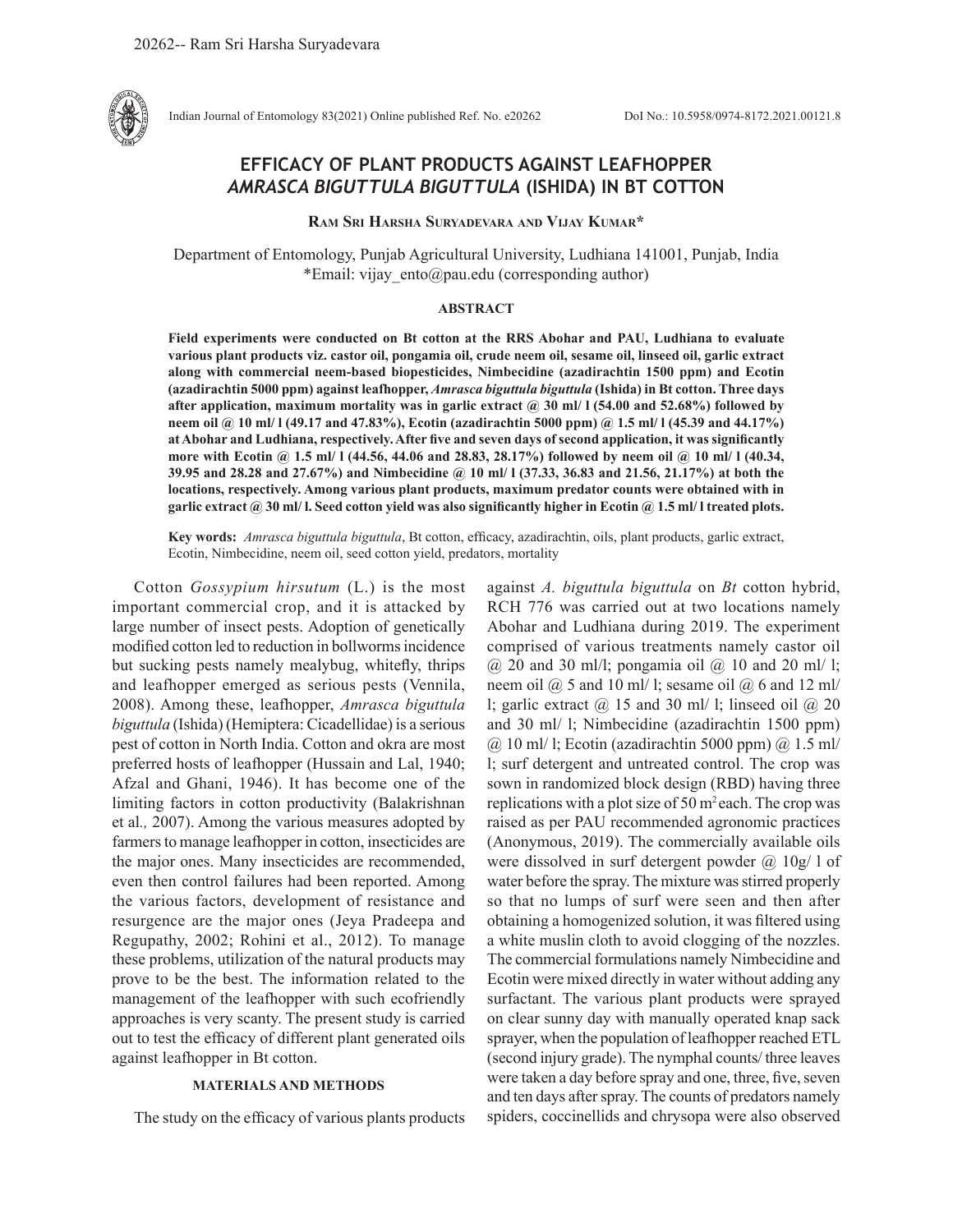on per plant basis, and the seed cotton yield (kg/ ha) on whole plot basis. The corrected mortality was worked out by using Henderson and Tilton (1955), and the data subjected to ANOVA after appropriate transformation.

### **RESULTS AND DISCUSSION**

Effect of plant products/ oils on *Amrasca biguttula biguttula* when analysed with data obtained from Abohar revealed that during kharif 2019, the nymphs/ three leaves did not differ significantly among treatments before first application. One days after first application, efficacy was superior in Ecotin (azadirachtin 5000 ppm)  $(a)$  1.5 ml/ 1 (33.89%) followed by garlic extract  $(a)$ 30 ml/ l (29.95%). After three days after spray, garlic extract  $\omega$  30 ml/ 1 (52.40%) was superior followed by neem oil  $\omega$  10 ml/ 1 (47.50%) and others. After five days, Ecotin  $\omega$  1.5 ml/ 1 (43.89%) was superior followed by neem oil  $\omega$  10 ml/ 1 (39.72%) and others, results were similar after seven days and ten days. With second application, after three days, garlic extract  $\omega$ 30 ml/ l (54.00%) was the best followed by neem oil  $\omega$  10 ml/ 1 (49.17%). After five days, Ecotin  $\omega$  1.5 ml/ l (44.56%) followed by neem oil @ 10 ml/ l (40.43%) were superior; after seven- and ten-days similar trend was observed. The data obtained from Ludhiana again revealed the superiority of garlic extract  $\omega$  30 ml/ l  $(51.51\%)$  followed by neem oil  $\omega$  10 ml/ 1 (46.67%), after three days of first spray. After five days, Ecotin  $(a)$  1.5 ml/ 1 (42.83%) followed by neem oil  $(a)$  10 ml/ 1 (38.67%) were the best, and similar trend was observed after ten days of spray. With second application, after three days garlic extract  $\omega$  30 ml/ 1 (52.68%) proved the best, and after five days, it was Ecotin (44.06%) followed by neem oil @  $10$  ml/ $1(39.95%)$ . After seven and ten days, almost similar results were obtained. Seed cotton yield was significantly more with Ecotin  $(a)$  1.5 ml/ 1 (24.63 q/ ha), neem oil @ 10 ml/ 1 (24.47 q/ ha) and garlic extract  $\omega$  30 ml/ 1 (24.43 q/ ha) (Table 1).

From the above results, it can be concluded that Ecotin (azadirachtin 5000 ppm) @ 1.5 ml/ l, neem oil  $\omega$  10 ml/ l, nimbecidine  $\omega$  10 ml/ l and pongamia oil  $\omega$  20 ml/ l were more effective up to seven days of its application. However, garlic extract  $\omega$  30 ml/ l proved superior up to five days of spray. These observations corroborates with the earlier ones of Verma et al*.* (1989), Natarajan and Sundaramurthy (1990), Raju et al*.* (1992), Uthamasamy and Gajendran (1992) on the effect of neem oil 0.5% containing 0.1% Teepol as surfactant and NSKE (neem seed kernel extract) @ 5%. Natarajan et al*.* (2000) also revealed that NSKE and garlic extract

were effective against leafhopper. Azadirachtin 1500 ppm @ 1000 ml/ ha, neem oil and garlic extract were found effective (Prathibhan and Ananthan, 1998; Iqbal et al*.,* 2015). Rajput et al*.* (2017) showed that neem oil, linseed oil showed efficacy. Khanzada and Khanzada (2018) and Ullah et al*.* (2015) revealed that garlic extract was effective.

Pooled data on the effect of plant products on predators (chrysopa, coccinellid beetle and spiders) in Bt cotton at Abohar during kharif 2019 revealed that counts of predators/ plant after three days of spray was significantly higher in garlic extract  $\omega$  15 ml/ 1 (6.11), sesame oil  $\omega_0$  6 ml/ 1 (6.06), linseed oil  $\omega_0$  20 ml/ 1 (5.78), garlic extract  $\omega$  30 ml/ 1 (5.55), castor oil  $\omega$  20 ml/ 1  $(5.50)$ , pongamia oil  $\omega$  10 ml/ l and sesame oil  $\omega$  12 ml/ l (5.44) as compared to all other treatments (Table 2); after seven days of spray, significantly higher predator population was recorded in garlic extract  $(a)$  30 ml/ l (6.06) and other oils, and similar trend was observed after 10 days of spray. The pooled data obtained from Ludhiana after three days revealed significantly higher counts of predators/ plant again with garlic extract  $\omega(0, 15)$ ml/ l (6.78), followed by other oils; after seven days and ten days also almost similar results were obtained. Thus, it can be concluded that garlic extract, sesame oil, castor oil and pongamia oil are safe to the predators. Abdullah et al. (2017) reported that neem seed extracts @ 4 and 6% against leafhopper in Bt and non Bt cotton had least effect on natural enemies like Chrysopa, coccinellids and spiders. Among the plant products Ecotin  $(a)$  1.5 ml/ 1 up to seven days and garlic extract  $(a)$  30 ml/ 1 up to five days of sprays are effective against cotton leafhopper. Also, garlic extract, sesame oil, castor oil and pongamia oil are safe to the predators in Bt cotton.

# **ACKNOWLEDGEMENTS**

Authors acknowledge the Department of Science and Technology, New Delhi for support under Department of Science and Technology, PURSE and FIST programme (Project No SR/FST/LSI/636/2015-c).

#### **REFERENCES**

- Abdullah A, Ullah M I, Hassan M W, Khalid S, Iftikhar Y, Arshad M, Ochoa J M. 2017. Response of *Azadirachta indica* against *Bemisia tabaci* Gennadius (Homoptera: Aleyrodidae) and *Amrasca biguttula*  Ishida (Homoptera: Cicadellidae) on cotton cultivars. Pakistan Journal of Zoology 49(6): 1983-1987.
- Afzal M and Ghani M A. 1946. Cotton jassid in the Punjab*.* Indian Farming 7: 407-410.
- Anonymous. 2019. Package of practices for kharif crops. pp.36-58. Punjab Agricultural University, Ludhiana.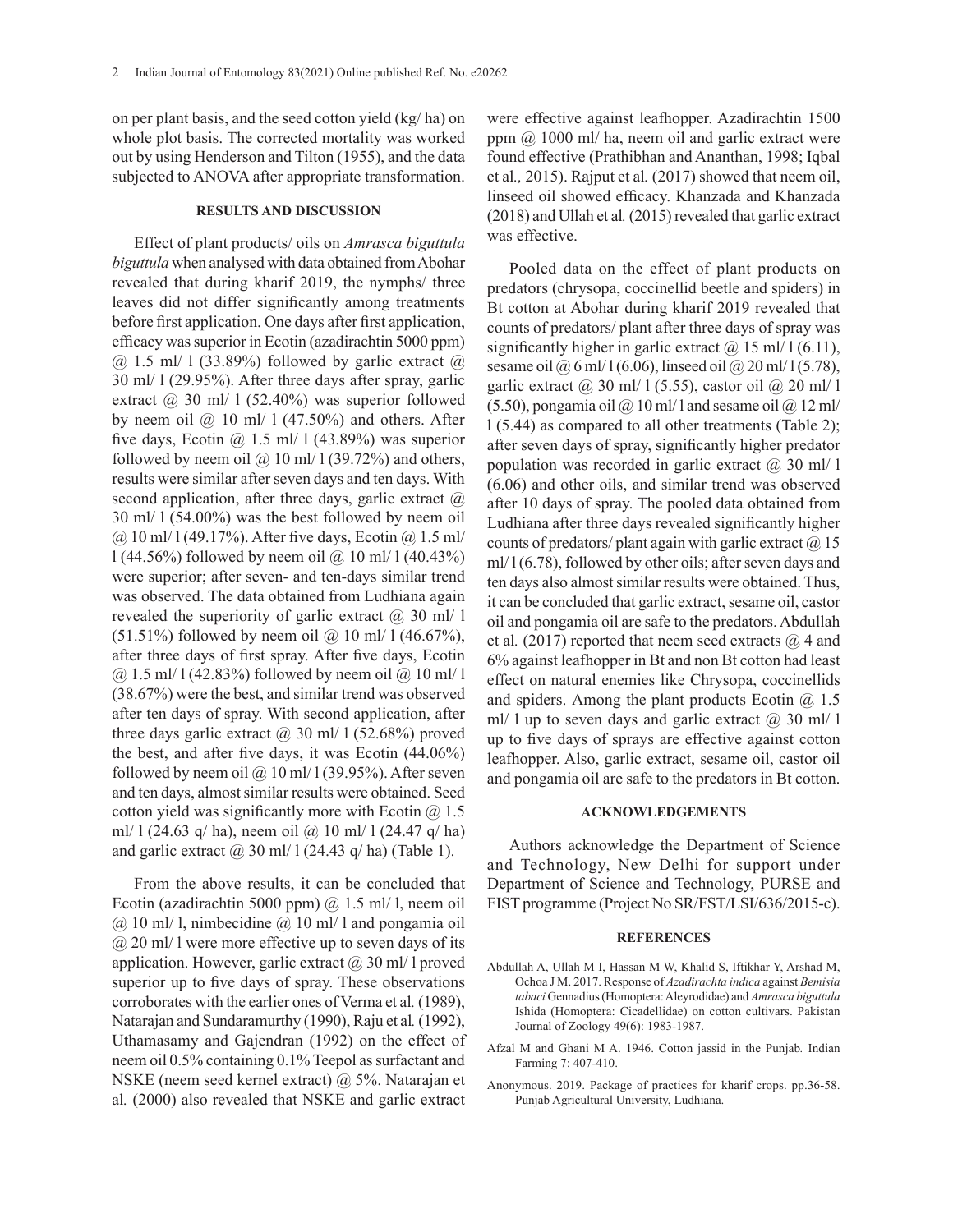| Treatment               | Dose/1           | No.of               |         |                                                                     | Mortality of nymphs (%)           |                                   |                                                                                    | No.of                                                                                                                                                                                                                                                                                                                                                                                                                                                                                                        |                                              |                                                                                                       | Mortality of nymphs (%)                                    |                                                                                                                                                                                                                                                                                            |                                                                                                                                                                                                                                                                                                         | Seed           |
|-------------------------|------------------|---------------------|---------|---------------------------------------------------------------------|-----------------------------------|-----------------------------------|------------------------------------------------------------------------------------|--------------------------------------------------------------------------------------------------------------------------------------------------------------------------------------------------------------------------------------------------------------------------------------------------------------------------------------------------------------------------------------------------------------------------------------------------------------------------------------------------------------|----------------------------------------------|-------------------------------------------------------------------------------------------------------|------------------------------------------------------------|--------------------------------------------------------------------------------------------------------------------------------------------------------------------------------------------------------------------------------------------------------------------------------------------|---------------------------------------------------------------------------------------------------------------------------------------------------------------------------------------------------------------------------------------------------------------------------------------------------------|----------------|
|                         |                  | 3 leaves<br>nymphs/ |         |                                                                     |                                   |                                   |                                                                                    | leafhopper/<br>3 leaves                                                                                                                                                                                                                                                                                                                                                                                                                                                                                      |                                              |                                                                                                       |                                                            |                                                                                                                                                                                                                                                                                            |                                                                                                                                                                                                                                                                                                         | cotton         |
|                         |                  |                     |         |                                                                     | First application                 |                                   |                                                                                    |                                                                                                                                                                                                                                                                                                                                                                                                                                                                                                              |                                              |                                                                                                       | Second application                                         |                                                                                                                                                                                                                                                                                            |                                                                                                                                                                                                                                                                                                         | yield<br>q/ha) |
|                         |                  | <b>Before</b>       | 1DAS    | 3 DAS                                                               | 5 DAS                             | 7 DAS                             | 10 DAS                                                                             | Before                                                                                                                                                                                                                                                                                                                                                                                                                                                                                                       | 1 DAS                                        | 3 DAS                                                                                                 | 5 DAS                                                      | 7 DAS                                                                                                                                                                                                                                                                                      | 10 DAS                                                                                                                                                                                                                                                                                                  |                |
|                         |                  | spray               |         |                                                                     |                                   |                                   |                                                                                    | spray                                                                                                                                                                                                                                                                                                                                                                                                                                                                                                        |                                              |                                                                                                       |                                                            |                                                                                                                                                                                                                                                                                            |                                                                                                                                                                                                                                                                                                         |                |
|                         |                  |                     |         |                                                                     |                                   | Abohar                            |                                                                                    |                                                                                                                                                                                                                                                                                                                                                                                                                                                                                                              |                                              |                                                                                                       |                                                            |                                                                                                                                                                                                                                                                                            |                                                                                                                                                                                                                                                                                                         |                |
| Castor oil              | $20 \text{ ml}$  | 5.89                | 15.06   |                                                                     | 23.45                             | 14.06                             |                                                                                    | 5.00                                                                                                                                                                                                                                                                                                                                                                                                                                                                                                         | 15.83                                        | 27.67                                                                                                 | 24.611                                                     | 14.89                                                                                                                                                                                                                                                                                      | 11.83                                                                                                                                                                                                                                                                                                   | 23.33          |
|                         |                  |                     | (22.82) | (31.1)                                                              | (28.95)                           | (22.00)                           | (19.21)                                                                            |                                                                                                                                                                                                                                                                                                                                                                                                                                                                                                              |                                              |                                                                                                       | (29.73)                                                    | 22.69)<br>18.56                                                                                                                                                                                                                                                                            | (20.8)                                                                                                                                                                                                                                                                                                  |                |
| Castor oil              | $30$ ml          | 5.75                | 17.89   | 35.72                                                               | 29.56                             | 17.50                             | 12.06                                                                              |                                                                                                                                                                                                                                                                                                                                                                                                                                                                                                              | $(23.44)$<br>$18.89$<br>$(25.75)$<br>$19.55$ |                                                                                                       | 30.06                                                      |                                                                                                                                                                                                                                                                                            | 13.11                                                                                                                                                                                                                                                                                                   | 23.73          |
|                         |                  |                     | (25.01) | $(36.64)$<br>$32.28$                                                | $(32.91)$<br>$26.00$              | (17.24)                           | 20.30)                                                                             |                                                                                                                                                                                                                                                                                                                                                                                                                                                                                                              |                                              |                                                                                                       | 33.22                                                      | $(25.51)$<br>16.56                                                                                                                                                                                                                                                                         | (21.22)                                                                                                                                                                                                                                                                                                 |                |
| Pongamia oil            | $10\ \mathrm{m}$ | 5.95                | 18.78   |                                                                     |                                   | 15.6                              | 11.50                                                                              | $\begin{array}{l} \mathcal{G}\cap\mathcal{C}\supseteq\mathcal{S}\supseteq\mathcal{C}\supseteq\mathcal{A}\supseteq\mathcal{C}\supseteq\mathcal{C}\supseteq\mathcal{C}\supseteq\mathcal{C}\supseteq\mathcal{C}\supseteq\mathcal{C}\supseteq\mathcal{C}\supseteq\mathcal{C}\supseteq\mathcal{C}\supseteq\mathcal{C}\supseteq\mathcal{C}\supseteq\mathcal{C}\supseteq\mathcal{C}\supseteq\mathcal{C}\supseteq\mathcal{C}\supseteq\mathcal{C}\supseteq\mathcal{C}\supseteq\mathcal{C}\supseteq\mathcal{C}\supset$ |                                              | $\begin{array}{l} 31.72)\\ 37.00\\ 37.14)\\ 37.56\\ 33.59\\ 34.77)\\ 49.72\\ 49.9\\ 49.17\end{array}$ | 26.61                                                      |                                                                                                                                                                                                                                                                                            | $\frac{12.67}{(20.79)}$                                                                                                                                                                                                                                                                                 | 24.27          |
|                         |                  |                     | (25.67) | (34.60)                                                             | (30.64)                           | (23.26)                           | 19.81)                                                                             |                                                                                                                                                                                                                                                                                                                                                                                                                                                                                                              |                                              |                                                                                                       | (31.04)                                                    | (24.00)                                                                                                                                                                                                                                                                                    |                                                                                                                                                                                                                                                                                                         |                |
| Pongamia oil            | $20$ ml          | 6.17                | 21.83   | 40.50                                                               | 34.94                             | 18.83                             | 13.50                                                                              |                                                                                                                                                                                                                                                                                                                                                                                                                                                                                                              |                                              |                                                                                                       | 35.83                                                      | 19.61                                                                                                                                                                                                                                                                                      | 14.44                                                                                                                                                                                                                                                                                                   | 24.40          |
|                         |                  |                     | (27.84) |                                                                     |                                   | (25.71)                           | 21.54                                                                              |                                                                                                                                                                                                                                                                                                                                                                                                                                                                                                              |                                              |                                                                                                       | (36.76)                                                    |                                                                                                                                                                                                                                                                                            |                                                                                                                                                                                                                                                                                                         |                |
| Neem oil                | 5 <sub>md</sub>  | 5.84                | 20.44   |                                                                     | $(36.22)$<br>$32.56$<br>$(34.78)$ | 21.17                             | 17.22                                                                              |                                                                                                                                                                                                                                                                                                                                                                                                                                                                                                              |                                              |                                                                                                       | 32.61                                                      |                                                                                                                                                                                                                                                                                            | $(22.33)$<br>17.89<br>(24.99)                                                                                                                                                                                                                                                                           | 24.43          |
|                         |                  |                     | (26.87) | $\begin{array}{c} (39.51) \\ 38.78 \\ (38.50) \\ 47.50 \end{array}$ |                                   | (27.37)                           | 24.50)                                                                             |                                                                                                                                                                                                                                                                                                                                                                                                                                                                                                              |                                              |                                                                                                       | (34.81)                                                    | $(26.27)$<br>$22.06$<br>$(28.00)$<br>$28.28$                                                                                                                                                                                                                                               |                                                                                                                                                                                                                                                                                                         |                |
| Neem oil                | $10\ \mathrm{m}$ | 6.27                | 24.22   |                                                                     | 39.72                             | 27.34                             | 17.78                                                                              |                                                                                                                                                                                                                                                                                                                                                                                                                                                                                                              |                                              |                                                                                                       | 40.34                                                      |                                                                                                                                                                                                                                                                                            |                                                                                                                                                                                                                                                                                                         | 24.90          |
|                         |                  |                     | (29.47) | $(43.55)28.8029.5936.8937.38$                                       | (39.05)                           | (31.51)                           | (24.92)                                                                            |                                                                                                                                                                                                                                                                                                                                                                                                                                                                                                              |                                              |                                                                                                       | (39.41)                                                    |                                                                                                                                                                                                                                                                                            |                                                                                                                                                                                                                                                                                                         |                |
| Sesame oil              | 6 <sub>ml</sub>  | 5.89                | 17.83   |                                                                     | 23.22                             | 13.831                            |                                                                                    |                                                                                                                                                                                                                                                                                                                                                                                                                                                                                                              |                                              |                                                                                                       | 24.22<br>(29.47)                                           |                                                                                                                                                                                                                                                                                            |                                                                                                                                                                                                                                                                                                         | 23.60          |
|                         |                  |                     | (24.07) |                                                                     | (28.80)                           | (21.82)                           |                                                                                    |                                                                                                                                                                                                                                                                                                                                                                                                                                                                                                              |                                              |                                                                                                       |                                                            |                                                                                                                                                                                                                                                                                            |                                                                                                                                                                                                                                                                                                         |                |
| Sesame oil              | $12 \text{ ml}$  | 5.89                | 19.89   |                                                                     | 32.17                             | 17.61                             |                                                                                    |                                                                                                                                                                                                                                                                                                                                                                                                                                                                                                              |                                              |                                                                                                       | 32.45                                                      |                                                                                                                                                                                                                                                                                            |                                                                                                                                                                                                                                                                                                         | 23.97          |
|                         |                  |                     | (26.47) |                                                                     |                                   |                                   |                                                                                    |                                                                                                                                                                                                                                                                                                                                                                                                                                                                                                              |                                              |                                                                                                       | $(34.71)$<br>$37.33$                                       |                                                                                                                                                                                                                                                                                            |                                                                                                                                                                                                                                                                                                         |                |
| Nimbecidine             | $10\ \mathrm{m}$ | 6.56                | 23.67   | $44.11$<br>$(41.60)$                                                | $(34.54)$<br>$36.55$<br>$(37.18)$ | $(24.80)$<br>$20.95$<br>$(27.22)$ | $\begin{array}{c} 10.78 \\ 19.13 \\ 12.39 \\ 12.0.89 \\ 14.11 \\ 9.94 \end{array}$ |                                                                                                                                                                                                                                                                                                                                                                                                                                                                                                              |                                              |                                                                                                       |                                                            |                                                                                                                                                                                                                                                                                            |                                                                                                                                                                                                                                                                                                         | 24.63          |
| (azadirachtin 1500 ppm) |                  |                     | (30.00) |                                                                     |                                   |                                   |                                                                                    |                                                                                                                                                                                                                                                                                                                                                                                                                                                                                                              |                                              |                                                                                                       | (34.65)                                                    |                                                                                                                                                                                                                                                                                            |                                                                                                                                                                                                                                                                                                         |                |
| Linseed oil             | $20$ ml          | 5.89                | 16.89   |                                                                     | 21.94                             | 13.17                             |                                                                                    |                                                                                                                                                                                                                                                                                                                                                                                                                                                                                                              |                                              |                                                                                                       | 22.17                                                      |                                                                                                                                                                                                                                                                                            |                                                                                                                                                                                                                                                                                                         | 22.77          |
|                         |                  |                     | (24.25) |                                                                     | $(27.92)$<br>30.50                | $(21.26)$<br>16.17                |                                                                                    |                                                                                                                                                                                                                                                                                                                                                                                                                                                                                                              |                                              |                                                                                                       |                                                            |                                                                                                                                                                                                                                                                                            |                                                                                                                                                                                                                                                                                                         |                |
| Linseed oil             | $30$ ml          | 5.83                | 17.831  | 26.22<br>(30.78)<br>(34.22)<br>(35.79)                              |                                   |                                   | $\begin{array}{c} (18.37) \\ 11.22 \\ (19.55) \\ 8.78 \end{array}$                 |                                                                                                                                                                                                                                                                                                                                                                                                                                                                                                              |                                              |                                                                                                       | $\begin{array}{c} (28.06) \\ 27.78 \\ (31.78) \end{array}$ | $\begin{array}{l} (32.11)\\ 15.221\\ 15.231\\ (22.94)\\ (24.93)\\ (34.93)\\ (34.95)\\ (34.96)\\ (35.65)\\ (31.50)\\ (31.50)\\ (32.61)\\ (33.70)\\ (34.71)\\ (35.72)\\ (36.73)\\ (37.61)\\ (38.71)\\ (39.72)\\ (31.73)\\ (31.74)\\ (32.75)\\ (33.76)\\ (34.71)\\ (35.72)\\ (35.73)\\ (36.7$ |                                                                                                                                                                                                                                                                                                         | 23.17          |
|                         |                  |                     | (24.97) |                                                                     | $(33.51)$<br>$27.55$              | (23.70)                           |                                                                                    |                                                                                                                                                                                                                                                                                                                                                                                                                                                                                                              |                                              |                                                                                                       |                                                            |                                                                                                                                                                                                                                                                                            |                                                                                                                                                                                                                                                                                                         |                |
| Garlic extract          | $15$ ml          | 6.28                | 21.61   | 41.89<br>(40.03)<br>52.40<br>5.36)<br>45.11<br>42.18)               |                                   | 17.17                             |                                                                                    |                                                                                                                                                                                                                                                                                                                                                                                                                                                                                                              |                                              |                                                                                                       | 28.17                                                      |                                                                                                                                                                                                                                                                                            | $\begin{array}{l} 13.61 \\ 15.67 \\ 16.79 \\ 17.78 \\ 18.79 \\ 19.80 \\ 15.78 \\ 19.78 \\ 19.80 \\ 13.78 \\ 15.80 \\ 16.80 \\ 17.80 \\ 18.81 \\ 19.80 \\ 19.80 \\ 19.80 \\ 11.7 \\ 11.7 \\ 11.7 \\ 11.7 \\ 11.7 \\ 11.7 \\ 11.7 \\ 11.7 \\ 11.7 \\ 11.7 \\ 11.7 \\ 12.8 \\ 13.8 \\ 14.8 \\ 15.8 \\ 16.$ | 24.17          |
|                         |                  |                     | (27.69) |                                                                     | $(31.65)$<br>31.94                | 24.46)                            | 17.22)                                                                             |                                                                                                                                                                                                                                                                                                                                                                                                                                                                                                              |                                              |                                                                                                       |                                                            |                                                                                                                                                                                                                                                                                            |                                                                                                                                                                                                                                                                                                         |                |
| Garlic extract          | $30$ ml          | 5.72                | 29.95   |                                                                     |                                   | 21.61                             | $12.67$<br>$20.83$                                                                 |                                                                                                                                                                                                                                                                                                                                                                                                                                                                                                              |                                              |                                                                                                       | $(32.04)$<br>$32.39$<br>$(34.67)$                          | $(24.80)$<br>$22.22$<br>$(28.11)$                                                                                                                                                                                                                                                          |                                                                                                                                                                                                                                                                                                         | 24.83          |
|                         |                  |                     | (33.16) |                                                                     | 34.40)                            | (69)                              |                                                                                    |                                                                                                                                                                                                                                                                                                                                                                                                                                                                                                              |                                              |                                                                                                       |                                                            |                                                                                                                                                                                                                                                                                            |                                                                                                                                                                                                                                                                                                         |                |
| Ecotin (azadirachtin    | $1.5 \text{ ml}$ | 6.50                | 33.89   |                                                                     | 43.89                             | 27.95                             | 19.89                                                                              |                                                                                                                                                                                                                                                                                                                                                                                                                                                                                                              |                                              |                                                                                                       | 44.56                                                      | 28.83                                                                                                                                                                                                                                                                                      |                                                                                                                                                                                                                                                                                                         | 24.97          |
| 5000 ppm)               |                  |                     | (35.59) |                                                                     | 41.47                             | 31.90)                            | 26.47)                                                                             |                                                                                                                                                                                                                                                                                                                                                                                                                                                                                                              |                                              |                                                                                                       | 41.86)                                                     | 32.43                                                                                                                                                                                                                                                                                      |                                                                                                                                                                                                                                                                                                         |                |
| Surf                    | 10g              | 6.50                | 14.28   | 6.89                                                                | 3.83                              | 1.78                              | 1.00                                                                               |                                                                                                                                                                                                                                                                                                                                                                                                                                                                                                              |                                              |                                                                                                       | 4.11                                                       | 2.56                                                                                                                                                                                                                                                                                       | $2.17$<br>$8.45$<br>$10.11$<br>$1.47$                                                                                                                                                                                                                                                                   | 20.73          |
|                         |                  |                     | (22.19) | 15.20                                                               | 11.27                             | (7.61)                            | (5.74)                                                                             |                                                                                                                                                                                                                                                                                                                                                                                                                                                                                                              | $\frac{(21.45)}{8.17}$                       |                                                                                                       | 11.68                                                      | (9.10)                                                                                                                                                                                                                                                                                     |                                                                                                                                                                                                                                                                                                         |                |
| Untreated control       | Ŧ                | 5.89                | 6.17    | 6.67                                                                | 6.89                              | $7.28$<br>(1.03)                  |                                                                                    | 7.89                                                                                                                                                                                                                                                                                                                                                                                                                                                                                                         |                                              |                                                                                                       |                                                            |                                                                                                                                                                                                                                                                                            |                                                                                                                                                                                                                                                                                                         | 20.43          |
| LSD $(p=0.05)$          | J.               | SN                  | (0.81)  | (0.89)                                                              | (0.86)                            |                                   |                                                                                    | (60)                                                                                                                                                                                                                                                                                                                                                                                                                                                                                                         | (187)                                        |                                                                                                       | (61.19)                                                    | 1.57                                                                                                                                                                                                                                                                                       |                                                                                                                                                                                                                                                                                                         | 0.48           |
|                         |                  |                     |         |                                                                     |                                   | Lud<br>1                          | hiana                                                                              |                                                                                                                                                                                                                                                                                                                                                                                                                                                                                                              |                                              |                                                                                                       |                                                            |                                                                                                                                                                                                                                                                                            |                                                                                                                                                                                                                                                                                                         |                |
| Castor oil              | $20$ ml          | 5.22                | 14.00   | 25.83<br>(30.53)                                                    | 22.50<br>(28.30)                  | 13.56<br>(21.59)                  | 10.06                                                                              | 5.11                                                                                                                                                                                                                                                                                                                                                                                                                                                                                                         | $15.00$<br>(22.77)                           | 26.83<br>(31.18)                                                                                      | 23.84<br>(29.21)                                           | 14.22                                                                                                                                                                                                                                                                                      | 11.06                                                                                                                                                                                                                                                                                                   | 22.90          |
|                         |                  |                     | (21.96) |                                                                     |                                   |                                   | (18.48)                                                                            | (2.47)                                                                                                                                                                                                                                                                                                                                                                                                                                                                                                       |                                              |                                                                                                       |                                                            | (22.13)                                                                                                                                                                                                                                                                                    | (19.41)                                                                                                                                                                                                                                                                                                 |                |

Table 1. Efficacy of plant products and oils against A. biguttula biguttula on Bt cotton Table 1. Efficacy of plant products and oils against *A. biguttula biguttula* on Bt cotton

 Efficacy of plant products against leafhopper *Amrasca biguttula biguttula* (Ishida) in Bt cotton 3 Ram Sri Harsha Suryadevara and Vijay Kumar.

*(Table 1 contd.)*

(Table 1 contd.)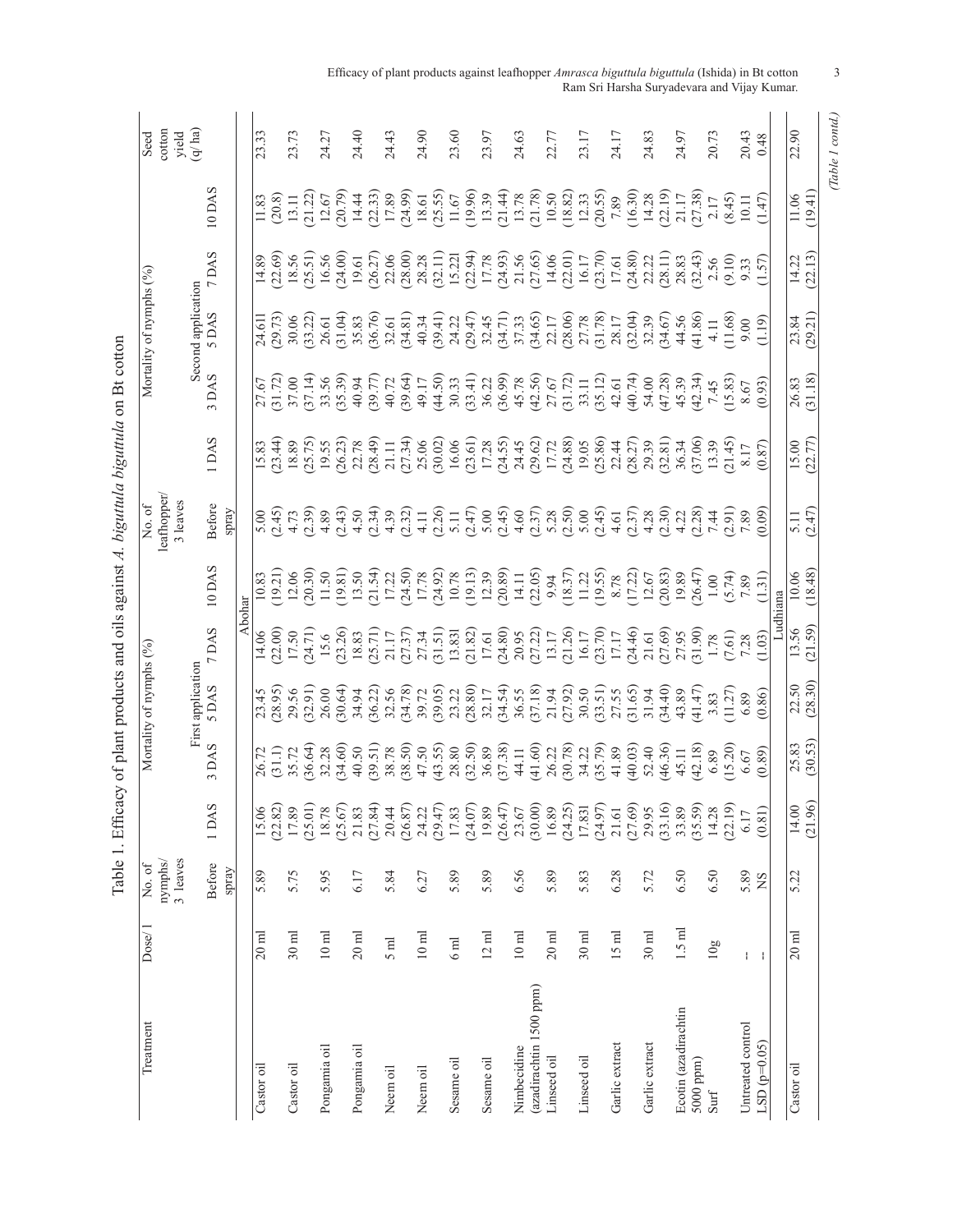| ١ |
|---|
|   |
| Í |

| Castor oil                                                    | $30 \text{ ml}$   | 5.09 | 16.95                                                               |                                        |        |                                                                                                                                                                                                                                                                                                                                |                                                                                                                                                                                                                                                                                                               |                                                                                                                                                                                                                                                                       |                                                                                                                                                                                                                                |                                                                                                                                                                                                                                                                                                                                                                                                                                                                                                    |        |        | 23.30 |
|---------------------------------------------------------------|-------------------|------|---------------------------------------------------------------------|----------------------------------------|--------|--------------------------------------------------------------------------------------------------------------------------------------------------------------------------------------------------------------------------------------------------------------------------------------------------------------------------------|---------------------------------------------------------------------------------------------------------------------------------------------------------------------------------------------------------------------------------------------------------------------------------------------------------------|-----------------------------------------------------------------------------------------------------------------------------------------------------------------------------------------------------------------------------------------------------------------------|--------------------------------------------------------------------------------------------------------------------------------------------------------------------------------------------------------------------------------|----------------------------------------------------------------------------------------------------------------------------------------------------------------------------------------------------------------------------------------------------------------------------------------------------------------------------------------------------------------------------------------------------------------------------------------------------------------------------------------------------|--------|--------|-------|
|                                                               |                   |      |                                                                     |                                        |        |                                                                                                                                                                                                                                                                                                                                |                                                                                                                                                                                                                                                                                                               |                                                                                                                                                                                                                                                                       |                                                                                                                                                                                                                                |                                                                                                                                                                                                                                                                                                                                                                                                                                                                                                    |        |        |       |
| Pongamia oil                                                  | $10 \text{ ml}$   | 5.33 | $(24.30)$<br>17.67                                                  |                                        |        | $\begin{array}{l} 8 & 8 \\ 9 & 4 \\ 1 & 3 \\ 2 & 4 \\ 3 & 5 \\ 4 & 6 \\ 5 & 6 \\ 6 & 6 \\ 7 & 8 \\ 8 & 9 \\ 9 & 11 \\ 11 & 12 \\ 13 & 14 \\ 15 & 16 \\ 16 & 17 \\ 17 & 18 \\ 18 & 19 \\ 19 & 10 \\ 10 & 10 \\ 11 & 12 \\ 13 & 13 \\ 14 & 15 \\ 15 & 16 \\ 16 & 17 \\ 17 & 19 \\ 18 & 19 \\ 19 & 19 \\ 19 & 19 \\ 19 & 19 \\ 1$ | $\begin{array}{l} 1.28 \\ 1.29 \\ 1.50 \\ 2.11 \\ 2.22 \\ 2.33 \\ 2.45 \\ 2.56 \\ 2.57 \\ 2.58 \\ 2.59 \\ 2.50 \\ 2.50 \\ 2.50 \\ 2.50 \\ 2.50 \\ 2.50 \\ 2.50 \\ 2.50 \\ 2.50 \\ 2.50 \\ 2.50 \\ 2.50 \\ 2.50 \\ 2.50 \\ 2.50 \\ 2.50 \\ 2.50 \\ 2.50 \\ 2.50 \\ 2.50 \\ 2.50 \\ 2.50 \\ 2.50 \\ 2.50 \\ 2.$ | $\begin{array}{l} 5.655 & 5.875 & 5.875 & 5.875 & 5.875 & 5.875 & 5.875 & 5.875 & 5.875 & 5.875 & 5.875 & 5.875 & 5.875 & 5.875 & 5.875 & 5.875 & 5.875 & 5.875 & 5.875 & 5.875 & 5.875 & 5.875 & 5.875 & 5.875 & 5.875 & 5.875 & 5.875 & 5.875 & 5.875 & 5.875 & 5.$ | $-5.5$ s $-7.5$ s $-7.5$ s $-7.5$ s $-7.5$ s $-7.5$ s $-7.5$ s $-7.5$ s $-7.5$ s $-7.5$ s $-7.5$ s $-7.5$ s $-7.5$ s $-7.5$ s $-7.5$ s $-7.5$ s $-7.5$ s $-7.5$ s $-7.5$ s $-7.5$ s $-7.5$ s $-7.5$ s $-7.5$ s $-7.5$ s $-7.5$ | $\begin{array}{l} \mathcal{R}\ \mathcal{A}\ \mathcal{A}\ \mathcal{B}\ \mathcal{B}\ \mathcal{C}\ \mathcal{C}\ \mathcal{C}\ \mathcal{C}\ \mathcal{C}\ \mathcal{C}\ \mathcal{C}\ \mathcal{C}\ \mathcal{C}\ \mathcal{C}\ \mathcal{C}\ \mathcal{C}\ \mathcal{C}\ \mathcal{C}\ \mathcal{C}\ \mathcal{C}\ \mathcal{C}\ \mathcal{C}\ \mathcal{C}\ \mathcal{C}\ \mathcal{C}\ \mathcal{C}\ \mathcal{C}\ \mathcal{C}\ \mathcal{C}\ \mathcal{C}\ \mathcal{C}\ \mathcal{C}\ \mathcal{C}\ \mathcal{C}\ \mathcal$ |        |        | 23.83 |
|                                                               |                   |      |                                                                     |                                        |        |                                                                                                                                                                                                                                                                                                                                |                                                                                                                                                                                                                                                                                                               |                                                                                                                                                                                                                                                                       |                                                                                                                                                                                                                                |                                                                                                                                                                                                                                                                                                                                                                                                                                                                                                    |        |        |       |
| Pongamia oil                                                  | $20$ ml           | 5.50 | $(24.84)$<br>20.83                                                  |                                        |        |                                                                                                                                                                                                                                                                                                                                |                                                                                                                                                                                                                                                                                                               |                                                                                                                                                                                                                                                                       |                                                                                                                                                                                                                                |                                                                                                                                                                                                                                                                                                                                                                                                                                                                                                    |        |        | 23.97 |
|                                                               |                   |      |                                                                     |                                        |        |                                                                                                                                                                                                                                                                                                                                |                                                                                                                                                                                                                                                                                                               |                                                                                                                                                                                                                                                                       |                                                                                                                                                                                                                                |                                                                                                                                                                                                                                                                                                                                                                                                                                                                                                    |        |        |       |
| Neem oil                                                      | $\overline{5}$ ml | 5.13 | $(27.14)$<br>19.33                                                  |                                        |        |                                                                                                                                                                                                                                                                                                                                |                                                                                                                                                                                                                                                                                                               |                                                                                                                                                                                                                                                                       |                                                                                                                                                                                                                                |                                                                                                                                                                                                                                                                                                                                                                                                                                                                                                    |        |        | 24.07 |
|                                                               |                   |      | $(26.07)$<br>$23.17$                                                |                                        |        |                                                                                                                                                                                                                                                                                                                                |                                                                                                                                                                                                                                                                                                               |                                                                                                                                                                                                                                                                       |                                                                                                                                                                                                                                |                                                                                                                                                                                                                                                                                                                                                                                                                                                                                                    |        |        |       |
| Neem oil                                                      | $10 \text{ ml}$   | 5.53 |                                                                     |                                        |        |                                                                                                                                                                                                                                                                                                                                |                                                                                                                                                                                                                                                                                                               |                                                                                                                                                                                                                                                                       |                                                                                                                                                                                                                                |                                                                                                                                                                                                                                                                                                                                                                                                                                                                                                    |        |        | 24.47 |
|                                                               |                   |      | $(28.75)$<br>17.39j                                                 |                                        |        |                                                                                                                                                                                                                                                                                                                                |                                                                                                                                                                                                                                                                                                               |                                                                                                                                                                                                                                                                       |                                                                                                                                                                                                                                |                                                                                                                                                                                                                                                                                                                                                                                                                                                                                                    |        |        |       |
| Sesame oil                                                    | 6 <sub>nn</sub>   | 5.18 |                                                                     |                                        |        |                                                                                                                                                                                                                                                                                                                                |                                                                                                                                                                                                                                                                                                               |                                                                                                                                                                                                                                                                       |                                                                                                                                                                                                                                |                                                                                                                                                                                                                                                                                                                                                                                                                                                                                                    |        |        | 23.17 |
|                                                               |                   |      | (24.63)                                                             |                                        |        |                                                                                                                                                                                                                                                                                                                                |                                                                                                                                                                                                                                                                                                               |                                                                                                                                                                                                                                                                       |                                                                                                                                                                                                                                |                                                                                                                                                                                                                                                                                                                                                                                                                                                                                                    |        |        |       |
| Sesame oil                                                    | $12 \text{ ml}$   | 5.17 | 18.83                                                               |                                        |        |                                                                                                                                                                                                                                                                                                                                |                                                                                                                                                                                                                                                                                                               |                                                                                                                                                                                                                                                                       |                                                                                                                                                                                                                                |                                                                                                                                                                                                                                                                                                                                                                                                                                                                                                    |        |        | 23.53 |
|                                                               |                   |      |                                                                     |                                        |        |                                                                                                                                                                                                                                                                                                                                |                                                                                                                                                                                                                                                                                                               |                                                                                                                                                                                                                                                                       |                                                                                                                                                                                                                                |                                                                                                                                                                                                                                                                                                                                                                                                                                                                                                    |        |        |       |
| Nimbecidine                                                   | $10 \text{ ml}$   | 5.82 |                                                                     |                                        |        |                                                                                                                                                                                                                                                                                                                                |                                                                                                                                                                                                                                                                                                               |                                                                                                                                                                                                                                                                       |                                                                                                                                                                                                                                |                                                                                                                                                                                                                                                                                                                                                                                                                                                                                                    |        |        | 24.20 |
| (azadirachtin 1500 ppm)                                       |                   |      | $\begin{array}{c} (25.71) \\ 22.61 \\ (28.38) \\ 15.67 \end{array}$ |                                        |        |                                                                                                                                                                                                                                                                                                                                |                                                                                                                                                                                                                                                                                                               |                                                                                                                                                                                                                                                                       |                                                                                                                                                                                                                                |                                                                                                                                                                                                                                                                                                                                                                                                                                                                                                    |        |        |       |
| Linseed oil                                                   | $20$ ml           | 5.11 |                                                                     |                                        |        |                                                                                                                                                                                                                                                                                                                                |                                                                                                                                                                                                                                                                                                               |                                                                                                                                                                                                                                                                       |                                                                                                                                                                                                                                |                                                                                                                                                                                                                                                                                                                                                                                                                                                                                                    |        |        | 22.33 |
|                                                               |                   |      | $(23.30)$<br>$16.78$<br>$(24.15)$<br>$20.50$                        |                                        |        |                                                                                                                                                                                                                                                                                                                                |                                                                                                                                                                                                                                                                                                               |                                                                                                                                                                                                                                                                       |                                                                                                                                                                                                                                |                                                                                                                                                                                                                                                                                                                                                                                                                                                                                                    |        |        |       |
| Linseed oil                                                   | $30$ ml           | 5.14 |                                                                     |                                        |        |                                                                                                                                                                                                                                                                                                                                |                                                                                                                                                                                                                                                                                                               |                                                                                                                                                                                                                                                                       |                                                                                                                                                                                                                                |                                                                                                                                                                                                                                                                                                                                                                                                                                                                                                    |        |        | 22.77 |
|                                                               |                   |      |                                                                     |                                        |        |                                                                                                                                                                                                                                                                                                                                |                                                                                                                                                                                                                                                                                                               |                                                                                                                                                                                                                                                                       |                                                                                                                                                                                                                                |                                                                                                                                                                                                                                                                                                                                                                                                                                                                                                    |        |        |       |
| Garlic extract                                                | $15$ m $l$        | 5.55 |                                                                     |                                        |        |                                                                                                                                                                                                                                                                                                                                |                                                                                                                                                                                                                                                                                                               |                                                                                                                                                                                                                                                                       |                                                                                                                                                                                                                                |                                                                                                                                                                                                                                                                                                                                                                                                                                                                                                    |        |        | 23.70 |
|                                                               |                   |      | $(26.91)$<br>$28.95$                                                |                                        |        |                                                                                                                                                                                                                                                                                                                                |                                                                                                                                                                                                                                                                                                               |                                                                                                                                                                                                                                                                       |                                                                                                                                                                                                                                |                                                                                                                                                                                                                                                                                                                                                                                                                                                                                                    |        |        |       |
| Garlic extract                                                | $30$ ml           | 5.06 |                                                                     |                                        |        |                                                                                                                                                                                                                                                                                                                                |                                                                                                                                                                                                                                                                                                               |                                                                                                                                                                                                                                                                       |                                                                                                                                                                                                                                |                                                                                                                                                                                                                                                                                                                                                                                                                                                                                                    |        |        | 24.43 |
|                                                               |                   |      |                                                                     |                                        |        |                                                                                                                                                                                                                                                                                                                                |                                                                                                                                                                                                                                                                                                               |                                                                                                                                                                                                                                                                       |                                                                                                                                                                                                                                |                                                                                                                                                                                                                                                                                                                                                                                                                                                                                                    |        |        |       |
| Ecotin (azadirachtin                                          | $1.5$ m $1$       | 5.83 |                                                                     |                                        |        |                                                                                                                                                                                                                                                                                                                                |                                                                                                                                                                                                                                                                                                               |                                                                                                                                                                                                                                                                       |                                                                                                                                                                                                                                |                                                                                                                                                                                                                                                                                                                                                                                                                                                                                                    |        |        | 24.63 |
| 5000 ppm)                                                     |                   |      | $(32.54)$<br>$36.28$<br>$(37.02)$<br>$12.95$                        |                                        |        |                                                                                                                                                                                                                                                                                                                                |                                                                                                                                                                                                                                                                                                               |                                                                                                                                                                                                                                                                       |                                                                                                                                                                                                                                |                                                                                                                                                                                                                                                                                                                                                                                                                                                                                                    |        |        |       |
| Surf                                                          | 10g               | 5.80 |                                                                     |                                        |        |                                                                                                                                                                                                                                                                                                                                |                                                                                                                                                                                                                                                                                                               |                                                                                                                                                                                                                                                                       |                                                                                                                                                                                                                                |                                                                                                                                                                                                                                                                                                                                                                                                                                                                                                    |        |        | 19.83 |
|                                                               |                   |      | (21.08)                                                             |                                        |        |                                                                                                                                                                                                                                                                                                                                |                                                                                                                                                                                                                                                                                                               |                                                                                                                                                                                                                                                                       |                                                                                                                                                                                                                                |                                                                                                                                                                                                                                                                                                                                                                                                                                                                                                    |        |        |       |
| Untreated control                                             | ł                 | 5.06 | 5.17                                                                |                                        |        |                                                                                                                                                                                                                                                                                                                                |                                                                                                                                                                                                                                                                                                               |                                                                                                                                                                                                                                                                       |                                                                                                                                                                                                                                |                                                                                                                                                                                                                                                                                                                                                                                                                                                                                                    |        |        | 19.93 |
|                                                               |                   |      |                                                                     |                                        |        |                                                                                                                                                                                                                                                                                                                                |                                                                                                                                                                                                                                                                                                               |                                                                                                                                                                                                                                                                       |                                                                                                                                                                                                                                |                                                                                                                                                                                                                                                                                                                                                                                                                                                                                                    |        |        |       |
| $LSD(p=0.05)$                                                 | ł                 | SN   | (1.00)                                                              | $\frac{30}{2}$                         | (1.26) | (0.94)                                                                                                                                                                                                                                                                                                                         | 1.06                                                                                                                                                                                                                                                                                                          | 1.07                                                                                                                                                                                                                                                                  | (0.83)                                                                                                                                                                                                                         | (1.80)                                                                                                                                                                                                                                                                                                                                                                                                                                                                                             | (1.21) | (1.20) | 0.66  |
| Mean of three replications; DAS: Days after spray; Figures in |                   |      |                                                                     | parentheses arc sine transformed value |        |                                                                                                                                                                                                                                                                                                                                |                                                                                                                                                                                                                                                                                                               |                                                                                                                                                                                                                                                                       |                                                                                                                                                                                                                                |                                                                                                                                                                                                                                                                                                                                                                                                                                                                                                    |        |        |       |
|                                                               |                   |      |                                                                     |                                        |        |                                                                                                                                                                                                                                                                                                                                |                                                                                                                                                                                                                                                                                                               |                                                                                                                                                                                                                                                                       |                                                                                                                                                                                                                                |                                                                                                                                                                                                                                                                                                                                                                                                                                                                                                    |        |        |       |